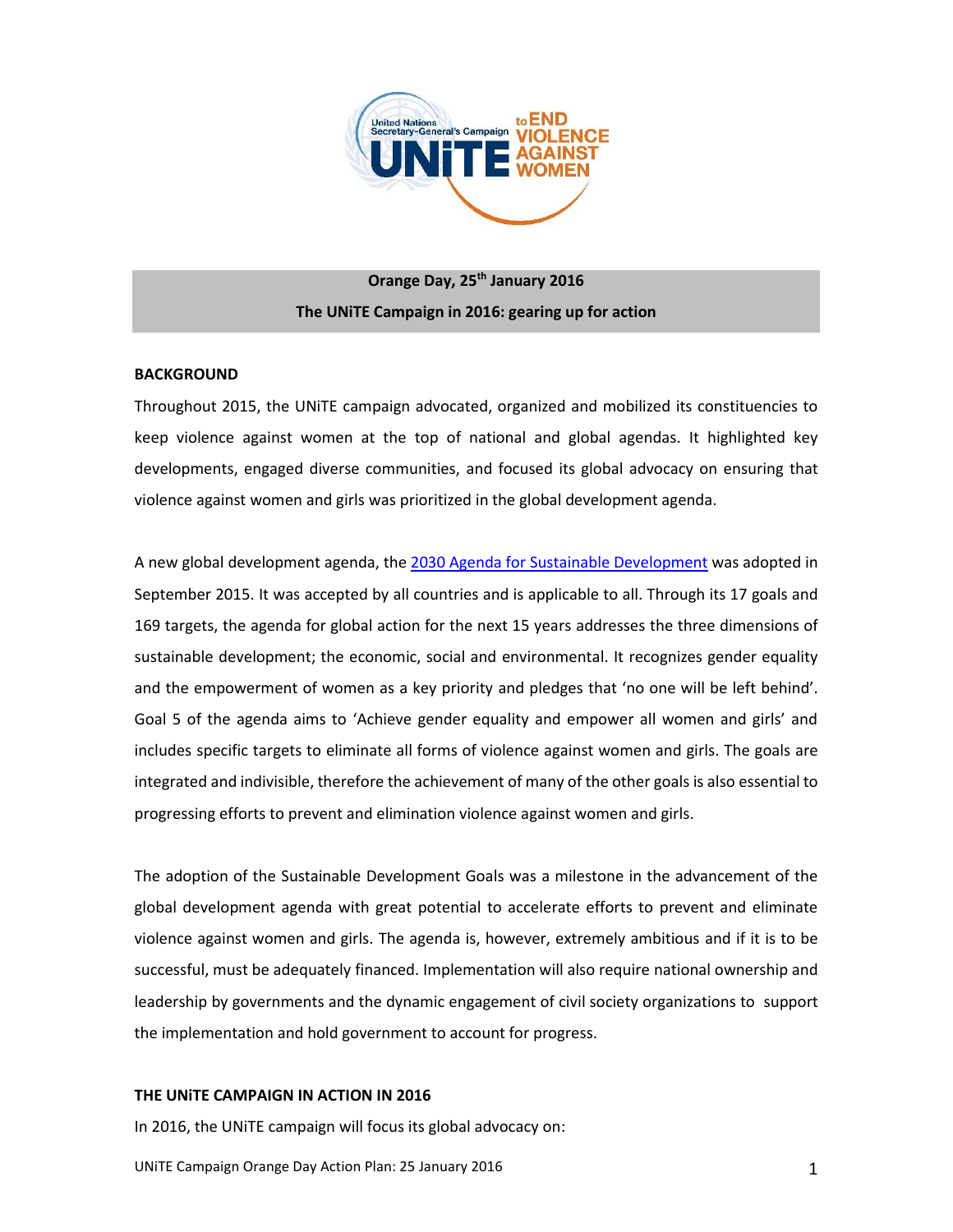- 1. The **implementation of the 2030 Agenda for Sustainable Development** as it relates to violence against women and girls.
- 2. The need for **adequate resourcing** for efforts to end violence against women and girls.

# 1. THE IMPLEMENTATION OF THE 2030 AGENDA FOR SUSTAINABLE DEVELOPMENT AS IT RELATES TO VIOLENCE AGAINST WOMEN AND GIRLS

In 2016, the UNITE campaign will continue to mark  $25<sup>th</sup>$  of every month as "Orange Day," a day to raise awareness and take action to end violence against women and girls. Orange Days will highlight specific goals from the 2030 Agenda for Sustainable Development as they relate violence against women and girls. Each month throughout the year, the UNiTE campaign will use as its Orange Day theme a Sustainable Development Goal which is particularly relevant to violence against women and girls, exploring the interlinkages, and providing recommended actions and sample messages. The #globalgoals are for everyone, and to fully achieve them, everyone has a role to play in breaking the barrier of gender inequality and violence. Watch out for the 2016 Orange Day themes which will be posted shortly at [http://www.unwomen.org/en/what-we-do/ending-violence-against](http://www.unwomen.org/en/what-we-do/ending-violence-against-women/take-action)[women/take-action](http://www.unwomen.org/en/what-we-do/ending-violence-against-women/take-action)

2. ADEQUATE RESOURCING FOR EFFORTS TO END VIOLENCE AGAINST WOMEN AND GIRLS At present, resources for initiatives to prevent and end violence against women and girls are severely lacking. Through its advocacy in 2016, the UNiTE campaign will raise awareness of this shortfall and support efforts to reverse this trend. In particular, it will support the fundraising efforts of the [UN Trust Fund to End Violence against Women,](http://www.unwomen.org/en/trust-funds/un-trust-fund-to-end-violence-against-women) which celebrates its twentieth anniversary this year. As the only multilateral grant making mechanism addressing this issue, the Fund is a good example of the potential impact and local results that are possible when programs aimed at ending violence are adequately funded.

The UN Trust Fund's grants range from youth engagement programmes, to community-based interventions, to initiatives providing social, medical, financial and psychological support to survivors of violence and those at risk. Since its creation, the UN Trust Fund has awarded more than USD 115 million to 426 initiatives in 136 countries and territories. It currently supports 104 programmes in 76 countries, with a value of USD 51.7 million.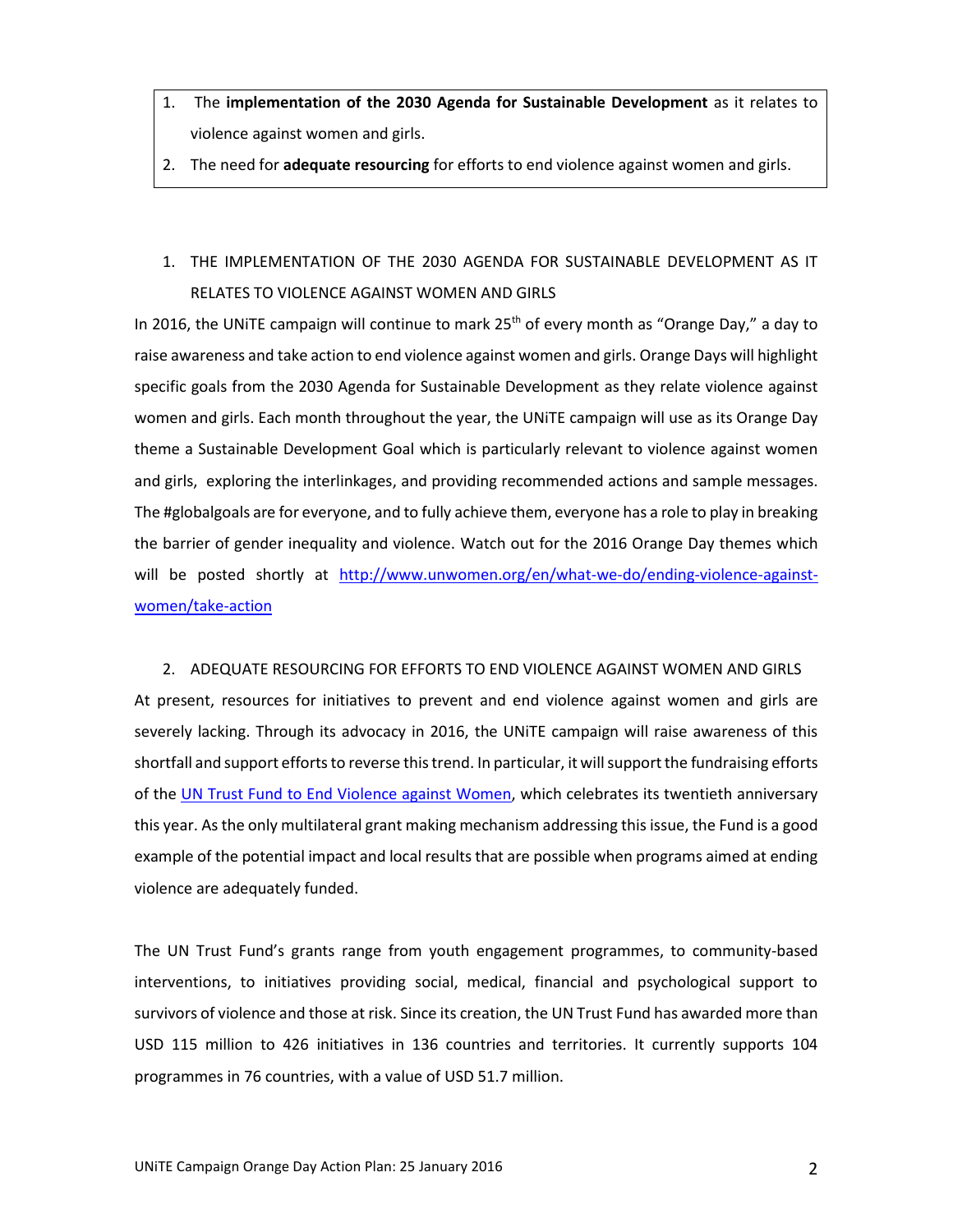#### **START PLANNING YOUR ORANGE DAY ACTIVITIES FOR 2016:**

- Start a conversation with colleagues, students and your community about the Sustainable Development Goals and how they can be used to support efforts to prevent and end violence against women and girls. Discuss how you can work together to ensure that progress in your country is on track to achieve gender equality and eliminate all forms of violence against women and girls by 2030. Consider the following questions in your discussions:
	- o What are the Sustainable Development Goals? How do they matter to your lives and community?
	- $\circ$  What action is your government taking to implement the Sustainable Development Goal 5 on Gender Equality and its targets for ending violence against women and girls?
	- o What action can other decision-makers, community members, institutions, you or your family can take to end violence and discrimination against women and girls?
	- $\circ$  What steps should be taken to ensure that institutional mechanisms are in place for localizing the SDGs for planning and implementation, and for monitoring, review and follow-up to track progress in relation targets for ending violence against women and girls?
	- o What steps are being put in place at national level to monitor and track resource allocations for the elimination of violence against women?
- Strategize around how you can link to the Sustainable Development Goals through the lens of violence against women. Tell us about your action ideas via Twitter @SayNO\_UNiTE using the hashtag #OrangeDay or via th[e Say NO](https://www.facebook.com/SayNO.UNiTE) – UNITE Facebook page.
- Wear orange on 25 January and remind the world that the elimination of violence against women and girls is essential to the success of the 2030 Agenda for Sustainable Development. Share your Orange Day photograph and/or message via Twitter @SayNO\_UNiTE using the hashtag #OrangeDay or via th[e Say NO](https://www.facebook.com/SayNO.UNiTE) – UNITE Facebook page.

# **USEFUL RESOURCES**

Th[e 2030 Agenda for Sustainable Development](http://www.un.org/ga/search/view_doc.asp?symbol=A/69/L.85&Lang=E)

UN Women position paper, *A Transformative stand-alone goal on achieving gender equality, women's rights and women's empowerment: imperatives and key components, June 2013*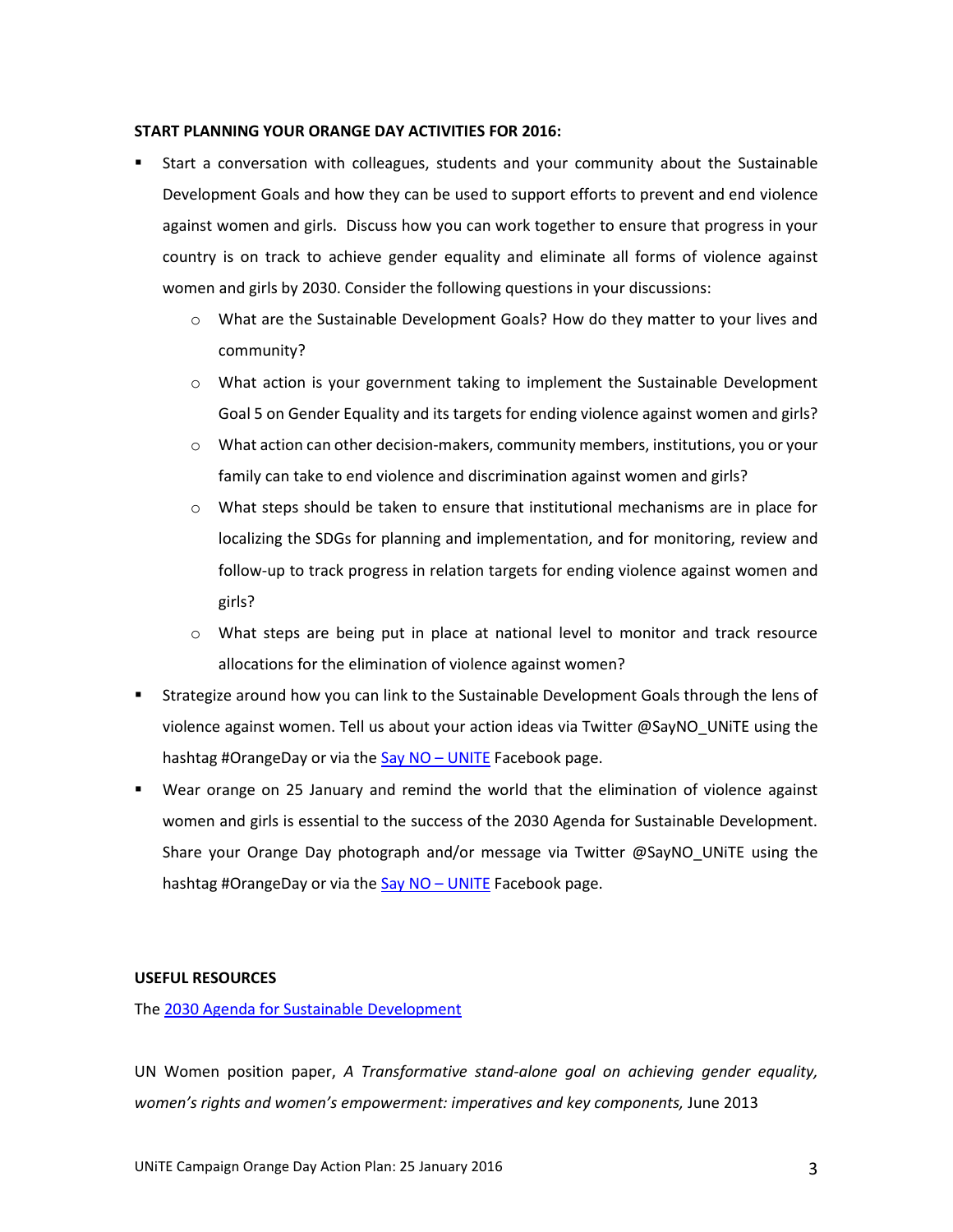<http://www.unwomen.org/en/digital-library/publications/2013/7/post-2015-long-paper>

The Sustainable Development Goals Knowledge Platform <https://sustainabledevelopment.un.org/topics/sustainabledevelopmentgoals>

The Progress of the World's Women, 2015 – 2016 <http://progress.unwomen.org/en/2015/>

# **SAMPLE SOCIAL MEDIA MESSAGES**

# **TWITTER**

Its #OrangeDay and #UNiTE is busy planning for 2016. Watch out for our #OrangeDay themes for this year coming soon!<http://ow.ly/Xnpxe>

In 2016 #OrangeDay will take a closer look at how ending #VAW is a must for achieving #globalgoals & #planet5050:<http://ow.ly/Xnpxe>

Happy #OrangeDay! What are you planning to support the efforts to end #VAW in 2016? Share your plans with @SayNO\_UNiTE

Happy #OrangeDay. In 2016 #UNiTE calls for implementation of the #SDGs and adequate funding to end #VAW. Join us!<http://ow.ly/Xnpxe>

# **FACEBOOK**

Happy #OrangeDay! This year we'll be highlighting the implementation of the 2030 Agenda for Sustainable Development as it relates to global efforts to end violence against women and girls and the need for adequate financing to make this a reality. Watch out for the 2016 #OrangeDay themes coming soon! <http://ow.ly/Xnpxe>

The UNiTE campaign has declared the 25th of every month as #OrangeDay – a day of action to end all forms of violence against women and girls. The 2016 action themes will focus on the implementation of the #globalgoals and the Sustainable Development Agenda. What activities are you planning in 2016? Share your plans on Twitter or Facebook using the hashtag #OrangeDay! <http://ow.ly/Xnpxe> via [@SayNO.UNiTE]